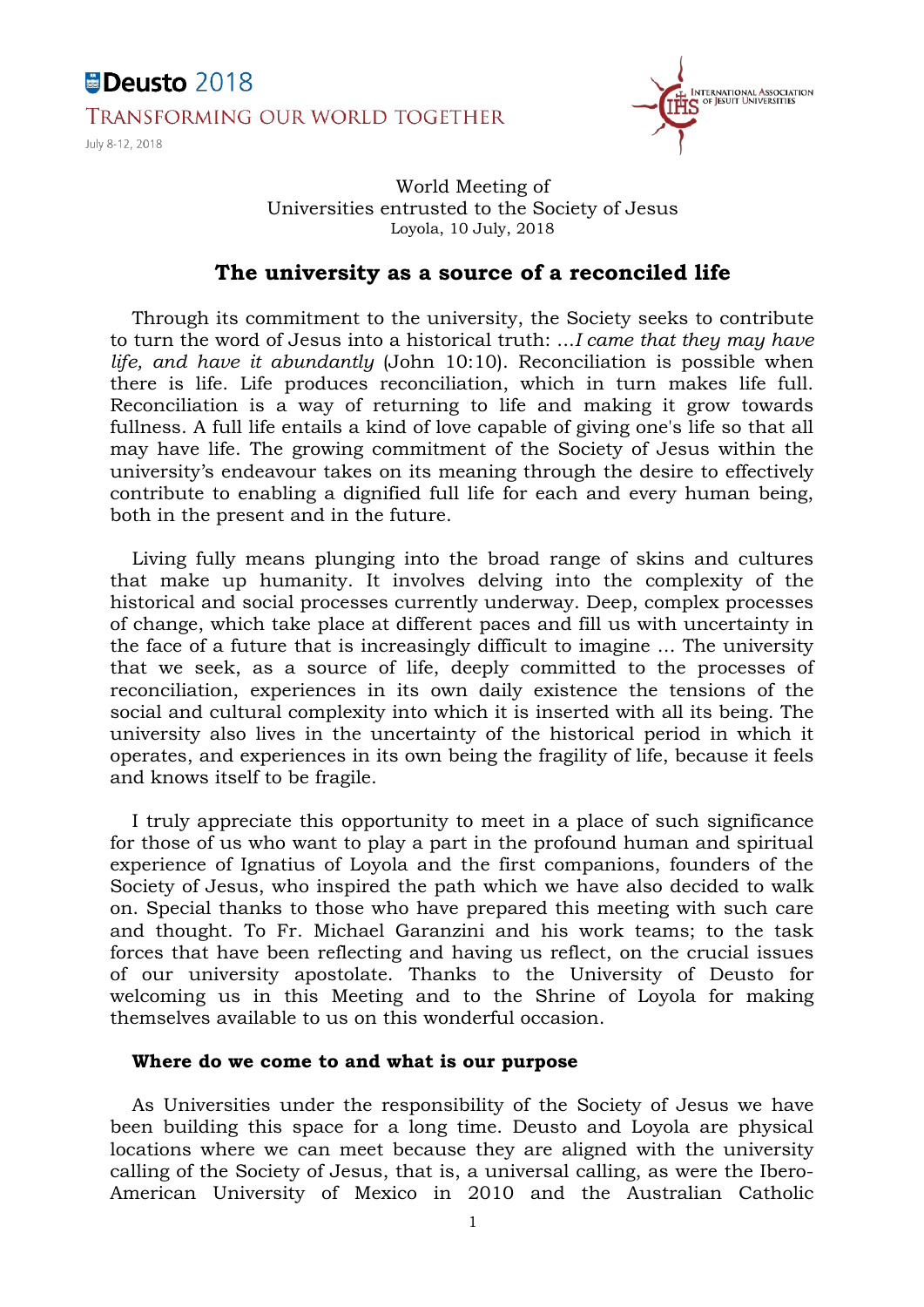University, Melbourne, in 2015 These physical locations allow us to create the spiritual space in which we find ourselves as educators and collaborators in the mission of humanising history from our place at the university.

Therefore, we came to this physical location, the University of Deusto and the Shrine of Loyola, because it is also the spiritual place where we feel that we can grow within the universal dimension of the contribution of the universities, inspired by the Ignatian charism to strive for the betterment of humanity through reconciliation and justice.

We came, therefore, to become strengthened as a universal apostolic body inspired by the Ignatian charism, united by a fruitful humanist intellectual tradition, rooted in the Christian faith. We came to share our view on history and on the world that we find in the Gospel and the Spiritual Exercises. To look at the world and at history with the love of the One and Triune God means to be moved by the cry of the millions of human beings who migrate seeking better living conditions; of the victims of violence; of the impoverished who demand justice; of those who are despised for the colour of their skin or the religion they profess; of those who are denied their rights to participate democratically in public life, because political power is monopolised by people at the service of individual interests, indifferent to the Common Good and the protection of the environment.

Adopting this perspective represents a considerable epistemological challenge for our scientific work, which seeks to penetrate reality, discover the roots of injustice and contribute to propose alternatives for economic and social transformation. A perspective that also becomes a pedagogical challenge for our teaching, to ensure that we are capable of transmitting the life that originates from it. From this way of seeing, of placing ourselves visà-vis reality, we embody the preferential option for the poor, by which the university becomes a *project of social transformation* to generate a full life.

This challenge takes on new dimensions when we think of them as a global transformation. The commitment to the transformation of the world today has a local, regional and global scope. These are complex and interdependent processes. We came, therefore, to find a way, together, to go beyond what we normally achieve in our local societies, to have the best possible impact on our world, at regional and global levels.

When the university is conceived as *project of social transformation*, it moves towards the margins of human history, where it finds those who are discarded by the dominant structures and powers. It is a university that opens its doors and windows to the margins of society. Alongside them comes a new breath of life that makes the efforts of social transformation a source of life and fulfilment.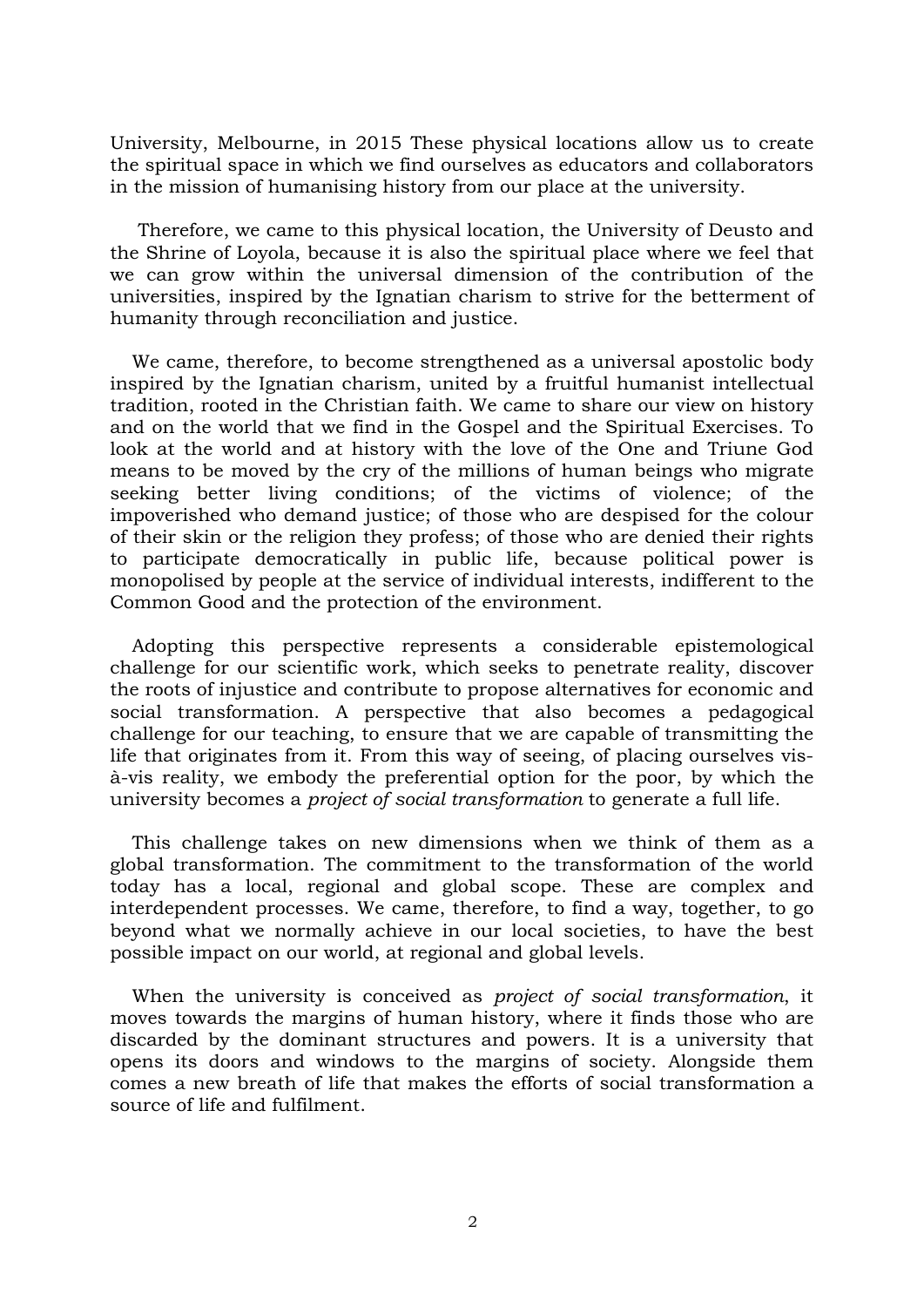## **A just and peaceful life**

The 36th General Congregation of the Society of Jesus is an invitation to focus on the mission of the universities from a companionship perspective in a mission based on justice and reconciliation.

*Our educational apostolates at all levels, and our centres for communication and social research, should help form men and women committed to reconciliation and able to confront obstacles to reconciliation and propose solutions. The intellectual apostolate should be strengthened to help in the transformation of our cultures and societies.*[1](#page-2-0)

Reconciliation is a message of hope based on the deep conviction as to the actions carried out by God (One and Triune) throughout history. The Father is reconciling all things through the incarnation, life, passion, death and the resurrection of Jesus, the Christ. He has given us his Spirit to make us collaborators in this work of reconciliation, a mission entrusted to the community of the followers of Jesus, the Church. The Society of Jesus was born as a collaborator in the reconciling mission that contributes to social justice, in which it finds its meaning.

The daily life of those of us who participate in the mission of the Society of Jesus throughout the world enables us to see that the reality of our world is far from having the necessary conditions for a peaceful human life, a deeply desired ideal of individuals and peoples. In the midst of a fully-fledged historical change, we are witnessing outrageously increasing levels of inequality that generates violence, forced migrations, racial discrimination, unwanted poverty, authoritarianisms and populisms that make false promises of social redemption... Sadly, we also witness the impossibility of stopping the deterioration of the environment, due to a lack of responsibility in the care of our Common House. Reconciliation with the environment is still unfinished business, on which we and our institutions need to take on greater responsibility.

In the midst of the concern about the weakening of public awareness, of the democratic political regimes and of public decision-making mechanisms, we face the enormous challenge of soundly joining in the new digital culture that is rapidly changing how human beings think and relate to each other.

This is not only a technological revolution, but the creation of a new world in which we live. The digital ecosystem is the beginning of a profound change of the human cultural paradigm. A challenge to the creativity of the educational tradition of the Society of Jesus, called upon to bring to this new world the good news of humanity reconciled in Jesus through his life given for love.

<span id="page-2-0"></span><sup>1</sup> GC 36, D. 1, n. 34.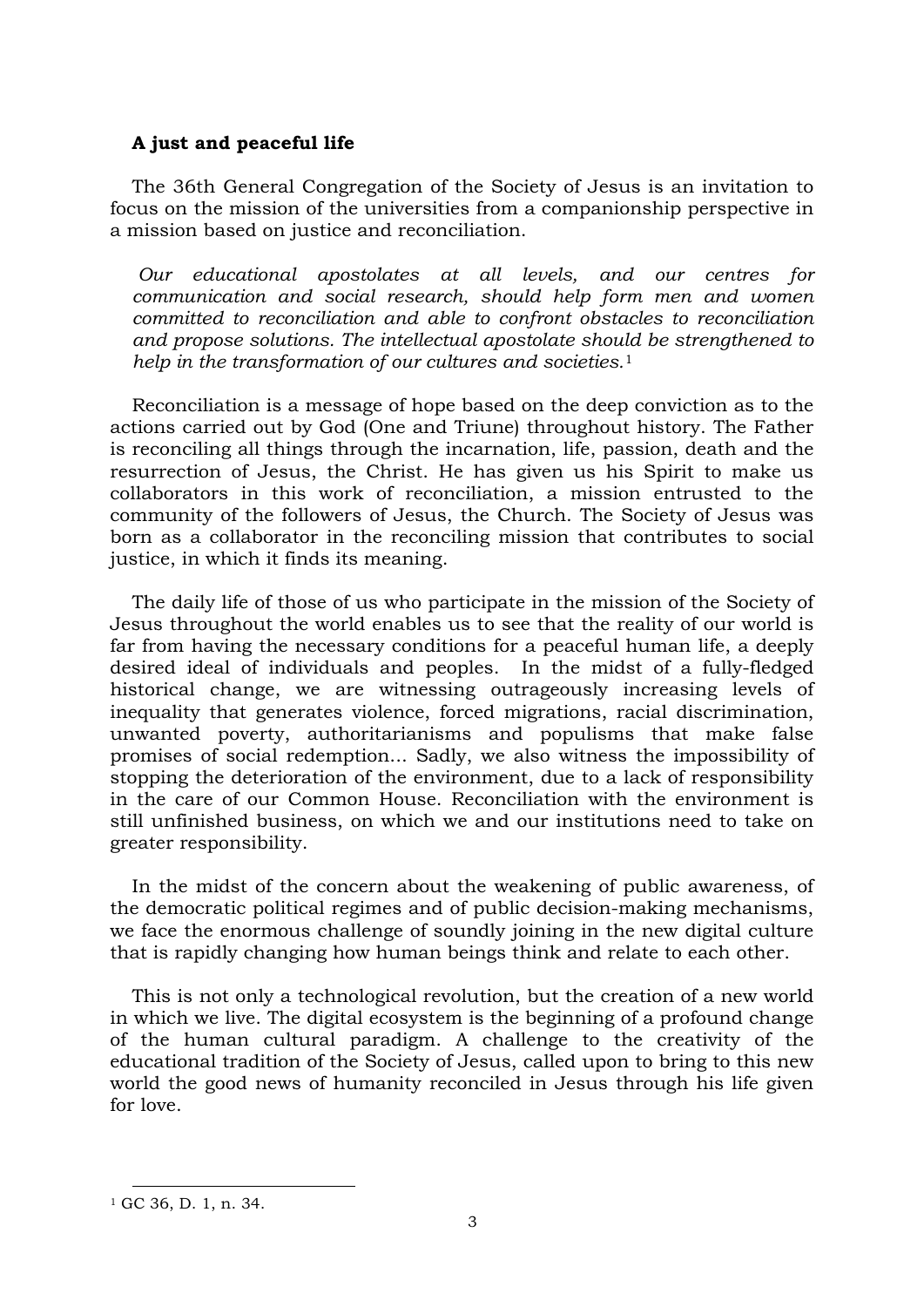The University as a human institution, and the university apostolate of the Society of Jesus have been able to creatively confront difficult and complex historical periods by being loyal to their charism, their *raison d'être*. The University is a community of spiritual interests committed to the search for truth. The University recognises itself in the *search for the truth* because it is convinced that human beings can access it. The University is always open to critically recognising the provisional nature of knowledge by which it seeks to formulate the truth and to continue the incessant task of finding it.

The Catholic University is intimately committed to the search for truth. As Pope Benedict XVI recalled in Havana:[2](#page-3-0) *God created man with an innate commitment to the truth, which is why He gave him his ability to reason. Certainly, it is not irrationality but rather the yearning for truth which the Christian faith promotes. Each human being has to seek the truth and choose to follow it when he or she finds it, despite the potential sacrifices involved.*

The Society of Jesus has found in the University a formidable space to put into practice the mission received from and inspired by the Gospel, to determinedly promote social justice and environmental sustainability through dialogue with cultures and religions. The University promotes processes of knowledge creation and accompanies processes of human education in which, together with knowledge, it transmits the meaning of a reconciled and peaceful life.

Ours is a time marked by the tension between secularism and religious and ideological fundamentalisms, in which the *Catholic* presence in the university takes on a new meaning. The university is a diverse environment in which the conditions for dialogue and in-depth understanding of historical, personal and intellectual processes are produced. It is a privileged space for exercising human freedom. Freedom to *search and find* the paths of social transformation through research and teaching. It is a space in which the message of liberation of the Good News of the Gospel can contribute to finding better ways to generate life in the midst of difficulties and uncertainty, which seem to overwhelm the daily lives of most men and women, opening a space for hope to enter.

## **The Intellectual Apostolate is seeking** *Wisdom*

For the university institutions run by the Society of Jesus it is not enough to reach the intellectual depth to develop knowledge and transmit it as an element of overall human education. The real challenge is that it should be an *apostolate*, that is, a way to more effectively announce the Good News of the Gospel, to learn to grasp the presence of God in the world and the action of his Spirit in history in order to join in it and contribute to human liberation.

<span id="page-3-0"></span><sup>2</sup> Eucharist held on 28 March, 2012.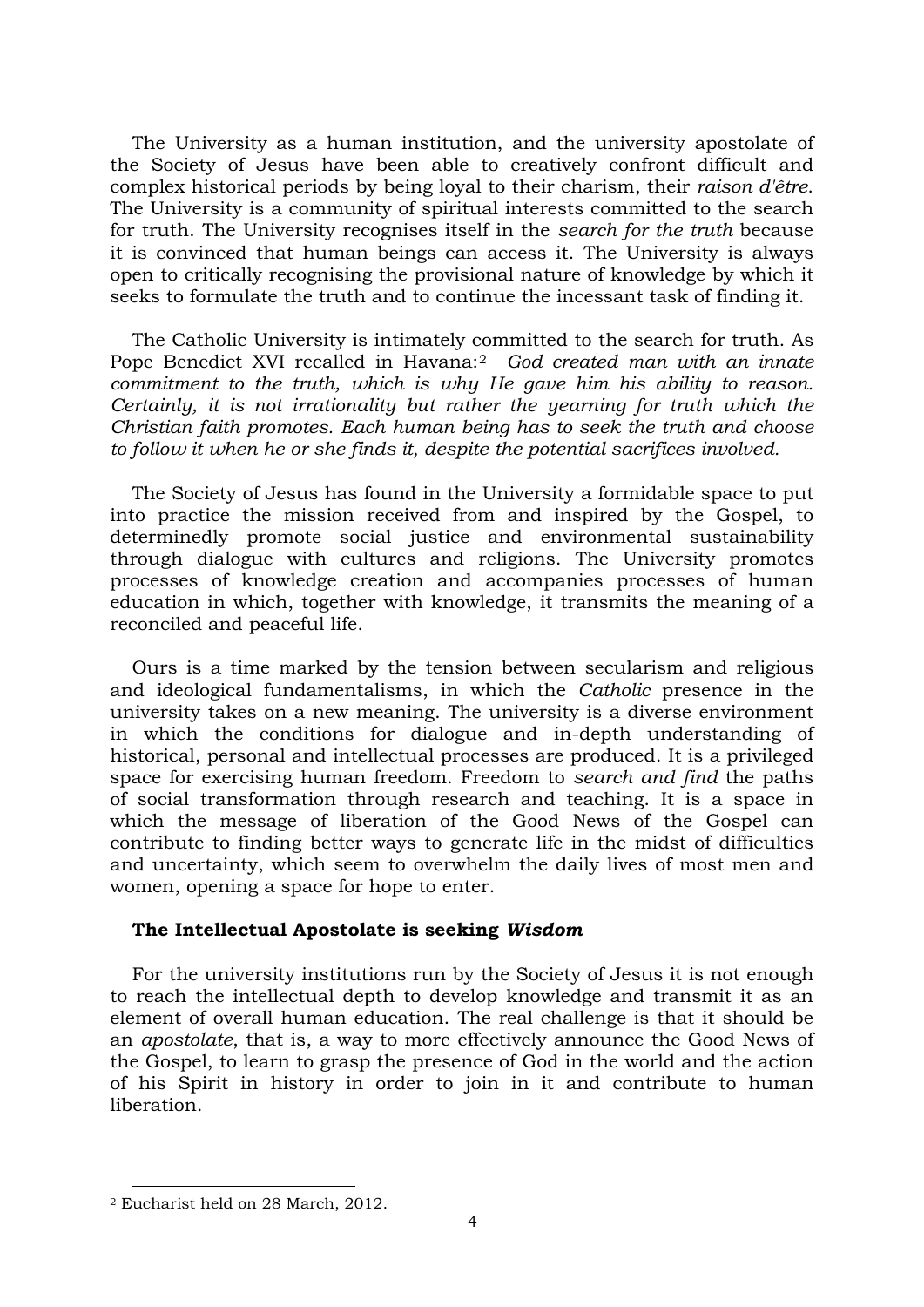Through the intellectual apostolate we associate ourselves with the creative work of the Lord, the word by which all things were made.[3](#page-4-0) A University under the responsibility of the Society of Jesus is therefore called upon, to create. This creative ability is demonstrated above all in its ability to anticipate its time, to be several steps ahead. A university capable of seeing beyond the present because it cultivates and finds its nourishment in an inspiring and illuminating historical memory.

The University is a privileged space to develop the intellectual dimension present in all apostolic actions undertaken by the Society of Jesus. We know that intellectual depth does not arise spontaneously, nor is the label of university or research centre enough to acquire it. Intellectual work requires arid effort and dedication that challenge the will of those who engaged in it. It requires sensitivity to the situations of individuals and peoples. It needs to look beyond its walls to accompany the complex processes of human history.

Moreover, it is not enough to achieve intellectual depth, but rather to endow it with meaning, beyond itself, as a contribution to improving the world. Intellectual work is apostolate when it is carried out in the open, not locked in a cabinet or within the comfort of its own certainties. When we are able to engage in a dialogue with other disciplines, allowing our position to be enhanced by other perspectives and diverse worldviews, by science and by culture. When it is not enclosed in its supposed truth. When it is experienced as a mission, as having been sent to contribute to the liberation of the world. Therefore, it is carried out as a service that does not seek the recognition or glory of people or institutions, but the greater glory of God.

This is how it involves seeking Wisdom, as defined by Fr. Adolfo Nicolás: ...*'a superior, comprehensive, profound and transforming kind of knowledge'. It is therefore not only scientific knowledge— knowledge about something—but a kind of knowledge that leads the individual to have an attitude of constant search for the big questions and, moreover, which leads the individual to empathy, to be compassionate towards all human beings, and to be respectful of nature as a gift and, even of the Ignatian principle of seeking and finding God in all things.*[4](#page-4-1)

Wisdom exists through its embodiment in *wise people* who make it present among us. Wisdom is not an accumulation of knowledge that is housed in a person's brain or in books, virtual memories, libraries or mega servers. Wisdom is an attribute that is recognised in those people whose degree of human, affective and intellectual maturity means that meeting allows us to see beyond the ordinary in our surroundings and within ourselves. Being a wise person is, then, a question of love, of seeking that *wisdom* that wants to be found in history and in creation.

 $3$  Jn 1,1-4  $\overline{a}$ 

<span id="page-4-1"></span><span id="page-4-0"></span><sup>4</sup> University of Deusto, *Lectio Inauguralis*, 9 September, 2011.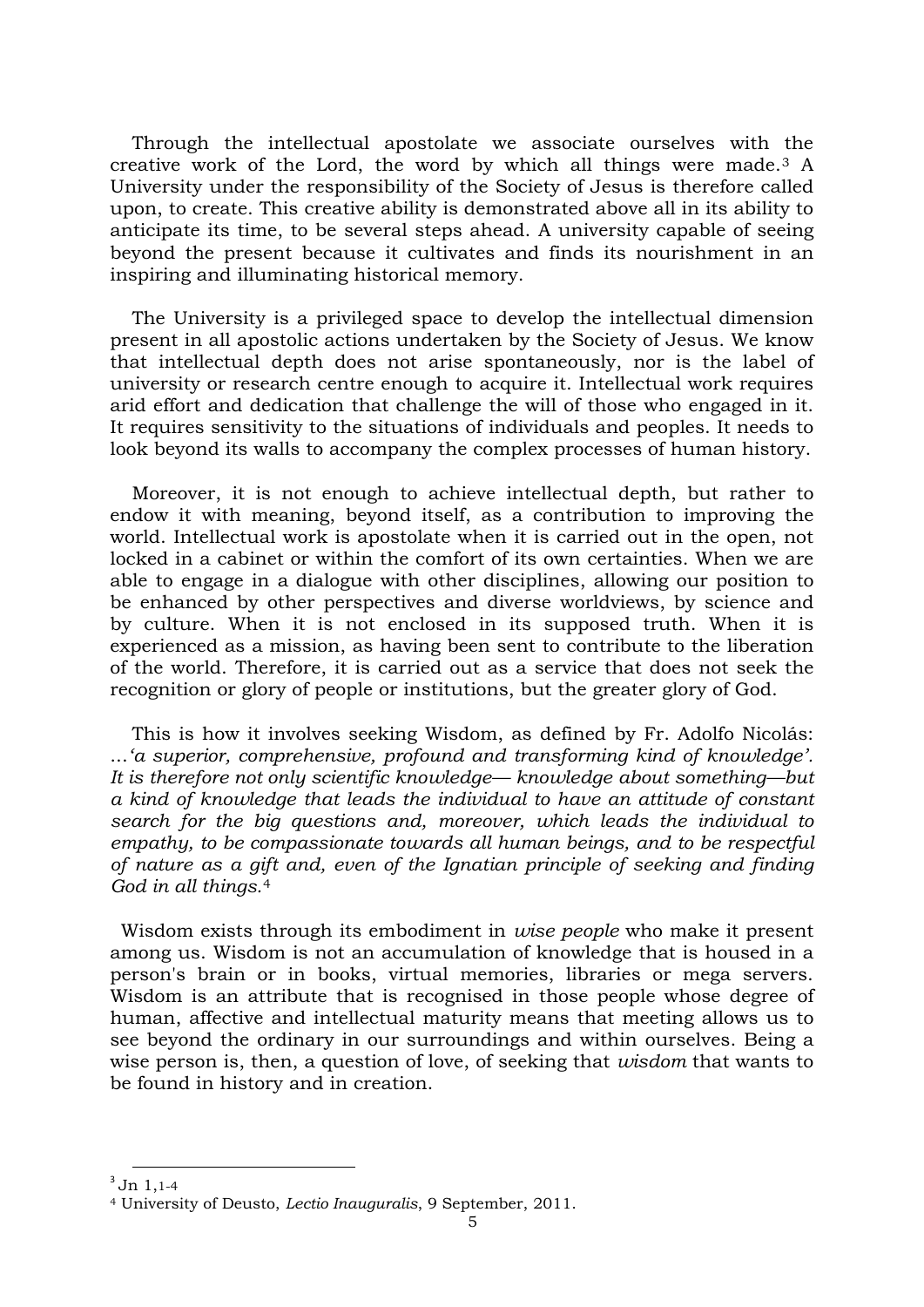The intellectual apostolate directs us towards the wisdom involved in the *discernment* by which we become capable of perceiving where God is in the worldwide, global and local situation. This enables us to choose what is best for the glory of God, that is, for a full human life. This reflection puts us before the inescapable question of whether the University creates and maintains the spaces for discernment in the form of an ordinary way of making decisions.

#### **University education aimed at universal citizenship**

Citizenship is the dimension by which a human being is understood as being part of a complex relationship with the other human beings that make up the human community. It is known as an integral and participatory part of the 'city' (hence 'citizen'), of the 'polis' (hence, 'political'). Citizenship, therefore, involves identifying with something that is greater than the self, that is more encompassing than the individual's own interests, which are always partial and narrow. The awareness of citizens opens the eyes of individuals to the broad horizon of the community, of society, of the environment. It places them within the perspective of the common good and of personal responsibility for that which is collective, for the *res publica*, what is of interest and of benefit to the whole community.

Therefore, citizenship is that facet of our human existence through which the individual becomes a person by recognizing others as their equals in terms of dignity and rights; they are no longer inferior and despicable beings, who must be eliminated because they do not deserve to be among us, or competitors or potential enemies to be eliminated because they are a threat. Citizens' awareness leads us to see others as people who, because of their diversity, contribute to the common life of all, as companions on the way, necessary for everyone to have a full life.

Globalisation, a characteristic of the change of an era, drives ambiguous processes. Some scholars who have studied this phenomenon distinguish between *globalisation* and *world citizenship.*[5](#page-5-0) *Globalisation* is the tendency to standardise human behaviour and cultures as a consequence of the change of historical period and reduces cultural diversity. It is the tendency to create a monocultural global space. Those forms of economic organisation and socio-political interaction that are ultimately favourable to the transnational capital, dominant in this globalisation scheme, are intended to be imposed everywhere.

*World citizenship* is the tendency to recognise the human creativity in the cultural diversity that constitutes the main source of wealth in the process of the exponential growth of the human exchange throughout the planet. From this point of view, universalisation is understood as the growth of the interaction between culturally diverse human groups that are capable of sharing a common vision of the interests of all humanity. Beyond conceptual

<span id="page-5-0"></span><sup>5</sup> This distinction cannot be made clearly in all languages.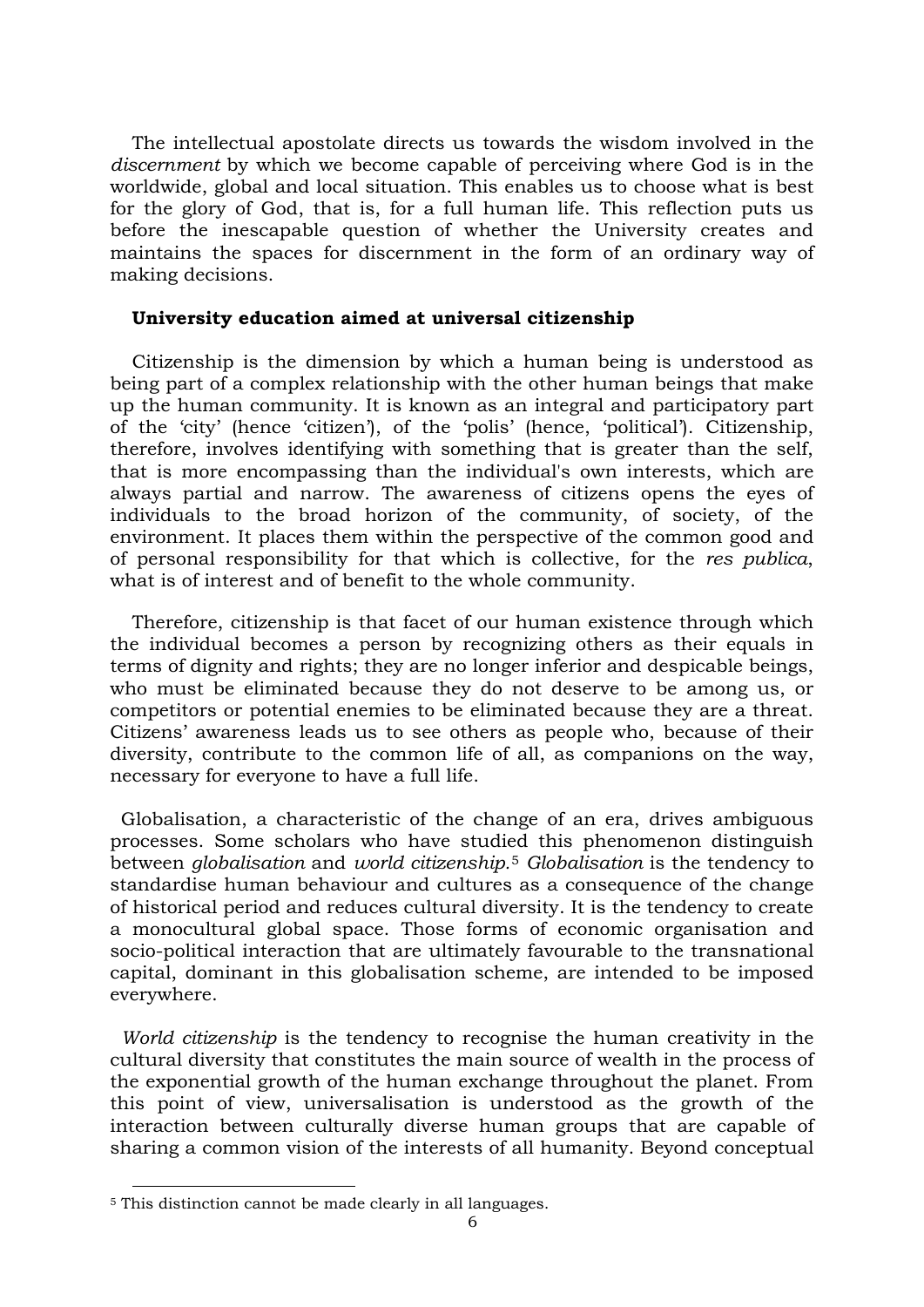or terminological distinctions, what is interesting to make clear here is the need to discern the tendencies and possible outcomes of globalising currents to promote those that produce a full life.

Globalisation-world citizenship has multiplied migratory flows throughout the world. If the growth in human mobility is dominated by the standardising tendency of cultures, its consequence would be a gradual restriction of cultural exchange, which may even put multiculturalism at risk. This phenomenon may be similar to the impact that the deterioration of the environment has had on the decrease of biodiversity on the planet. In contrast, the universalising trends would multiply the opportunities of multicultural spaces and promote opportunities for interculturality. It would also provide an opportunity for the contribution of the spiritual experience of religions as a dimension of cultures, thus promoting the overcoming of fundamentalisms. In 2008, the General Congregation of the Society of Jesus expressed it this way:

*We live in a world of many religions and cultures. The erosion of traditional religious beliefs and the tendency to homogenise cultures has strengthened a variety of forms of religious fundamentalism. Faith in God is increasingly being used by some to divide people and communities, to create polarities and tensions which tear at the very fabric of our common social life. All these changes call us to the frontiers of culture and of religion.*[6](#page-6-0)

Educating people for world citizenship involves recognising diversity as a constitutive dimension of a full human life. This means experiencing cultural diversity as an opportunity for the enrichment of human beings. We want to educate human beings who are able to feel that they are members of humanity because they have become critically aware of their own culture (inculturation); who are capable of joyfully recognising the culture of other human beings (multiculturalism) and relating to others, becoming enhanced by the variety of which their own culture is a part (interculturality). Interpreted in this way, universality can provide the impetus for social justice, fraternity and peace.

Becoming world citizens would be one of the outcomes to be achieved from studying or working in an educational institution of the Society of Jesus. It is one of the constituting dimensions of the individual, which we seek to foment and support during the educational process. It is also necessary in order to lay down the conditions to be able to listen to the call to provide a public service as a personal commitment. Being called upon to make a direct commitment in politics involves placing oneself at the service of reconciliation and justice, and is both complex and necessary. Making this a possibility in some people's lives is part of our educational endeavour. Supporting the education of those who choose to serve through politics is one of the most important contributions we can make to the betterment of human societies worldwide.

<span id="page-6-0"></span><sup>6</sup> GC 35. Decree 3, n. 22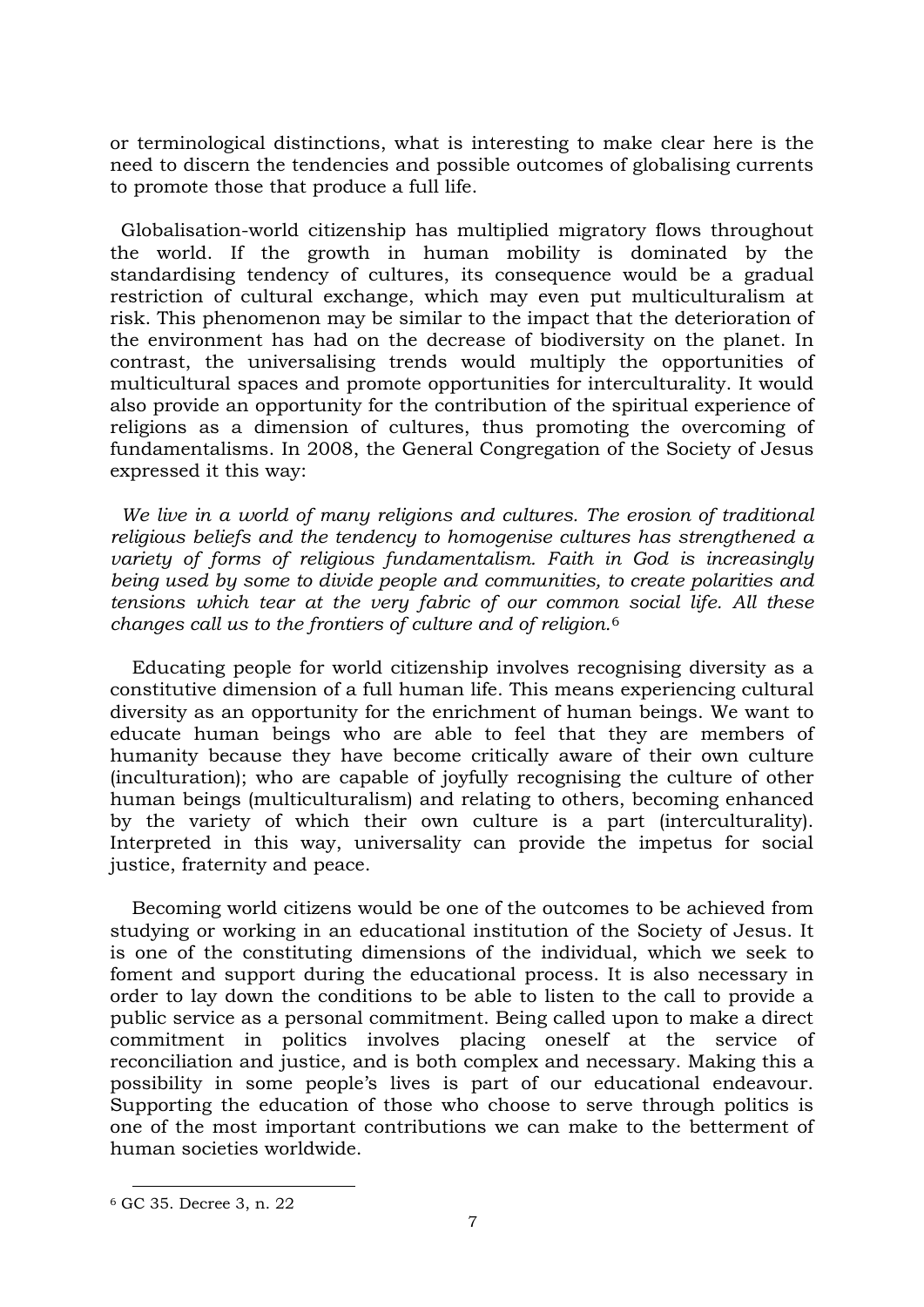#### **Our identity is our contribution**

Feeling that we are heirs to the rich educational tradition of the Society of Jesus, or even acknowledging this, is not enough in order to change situations such as those experienced in our current university environment. Experiencing the tension of creative loyalty is a profound demand of the *magis* of the spirituality that inspires us. Loyalty is not only expressed by maintaining the names of the institutions, or certain symbols that refer to the long historical tradition of which we wish to remain a part. True loyalty is manifested through new ways of addressing current challenges. Being loyal to our tradition means creatively responding to the signs of the times by relying on the identity that binds us to that tradition.

We are bound to our tradition by what we have called the characteristic humanism in education provided by the Society of Jesus. Our education is humanist in nature because it supports each individual's process, caring for their individuality, while at the same time helping them to step out of themselves to take charge of humanity and open up to transcendence.

By relying on our identity, we seek to bind people's lives to a more humane world, advocating justice and reconciliation among individuals, peoples and the environment. This requires sufficient spiritual and intellectual depth to be able to see people in their own space, while rejoicing in being part of the world's cultural diversity, and engaging in a rewarding interaction with it. Our humanist tradition is inculturated, because it has roots in every place; dialogic, because it relates to other cultures or traditions; and intercultural, because it is enhanced through exchange. This humanism interweaves personal and local relationships with the complexity of the world through an open dialogue between ideas, cultures and religious traditions.

This is why we place the overall education of each individual (and not only their professional education) at the core of our university work. We aspire to being recognised for the human quality of our graduates, not only because of their high standard to operate in a competitive employment market. We do our best to open up new avenues for human reconciliation, at a time in history when entire peoples are having their opportunities for life thwarted. We want to be and build what Jon Sobrino, S.J. calls *poor with Spirit*, people who freely divest of themselves and contribute to everyone's life being more humanely dense. We seek to educate consistent individuals, who are responsible for themselves, for others and for the earth that we all inhabit.

The entire university community is called upon to embody the identity that ensures creative loyalty within the educational tradition of the Society of Jesus. The University is an educational community composed of researchers, lecturers, employees, workers, authorities, students and graduates. Each person and each category has different, complementary responsibilities in experiencing and conveying the identity that maintains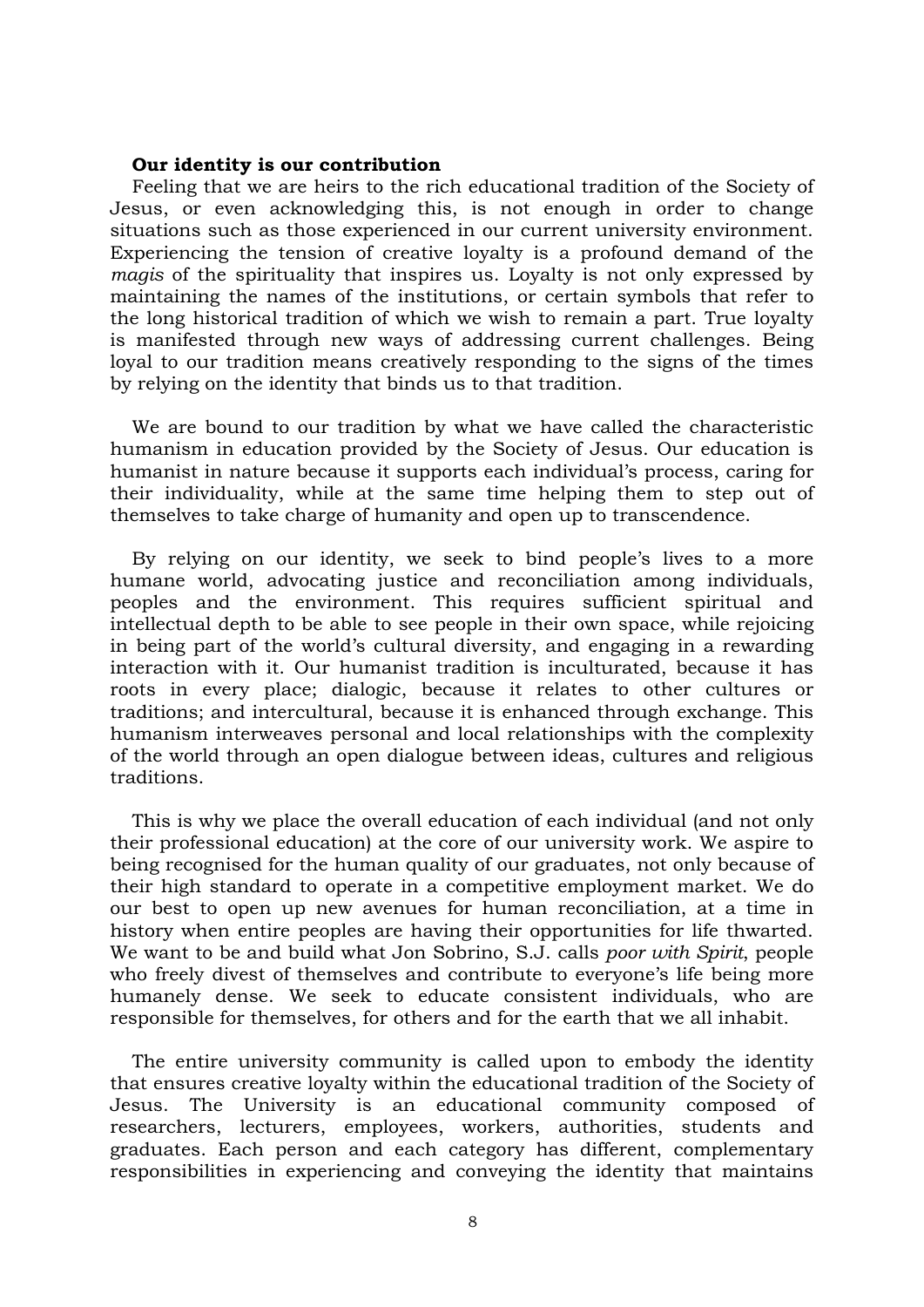the tension between loyalty to tradition and credibility to address new situations.

The identity of the universities under the responsibility of the Society of Jesus is not directly related to the number of Jesuits in the university community, but to the ability to share the spirit that moves them, their characteristic way of proceeding and their communion in the shared mission. We hope that many Jesuits will undertake the multiple dimensions of the complex university task, as companions to the many people called upon to pursue this fruitful educational tradition within a spirit of creative loyalty. But above all, we want to have many companions with whom to move our university's responsibilities forward.

We have been sent to engage in efforts at the university as a dimension of the reconciliation of all things in Christ. The universities entrusted to the Society of Jesus can be a source of life and give life because they have received that gift from Him who sacrificed his own life. Being aware of the missionary spirit involved in university work, preserving it and developing it is a source of intellectual and pedagogical fertility, and witnessing the service these universities provide to society, as a dimension of 'Go into all the world and proclaim the Gospel to the whole creation' (Mark 16:15).

The *magis* incorporated in our identity inspires us to contribute to doing more from the university and to better fulfil its mission. Let me mention two current challenges of the *magis* university of the Society of Jesus. The first one lies in overcoming the geographic and social boundaries within which our university institutions operate. We have been sent to those places that are not easy to reach, and which others have avoided. The university education provided by the Society of Jesus seeks to be open to all and has been particularly called upon to reach out to the marginalised or impoverished, to refugees and to those who have been displaced due to the unfair social relations that prevail in today's world. The new historical era of knowledge has given us the educational means to reach remote or socially marginalised locations. A few months ago, I was able to share in the smiles of a group of young people in the north of Sri Lanka who graduated thanks to the joint efforts of the Jesuit community in the area and to Jesuit Worldwide Learning. I am sure that many of you have had similar experiences in refugee camps, rural areas or deprived neighbourhoods in the major cities around the world… A sign of the times that challenges us to put into practice a spirituality inspired by the *magis.* How much more and how much better can we do in this direction?

The second challenge has been handed to us by the 36th General Congregation, by inviting us to promote a culture of safeguarding vulnerable people. This may be the most complex mandate given by the 36th to the Apostolic body of the Society of Jesus. Causing a cultural change to the extent necessary to create a safe and healthy environment for each and every human being is a long-term endeavour that requires careful discernment and profound reflection on the best that we can do by using our charism and our abilities. Promoting this cultural change entails touching on the unjust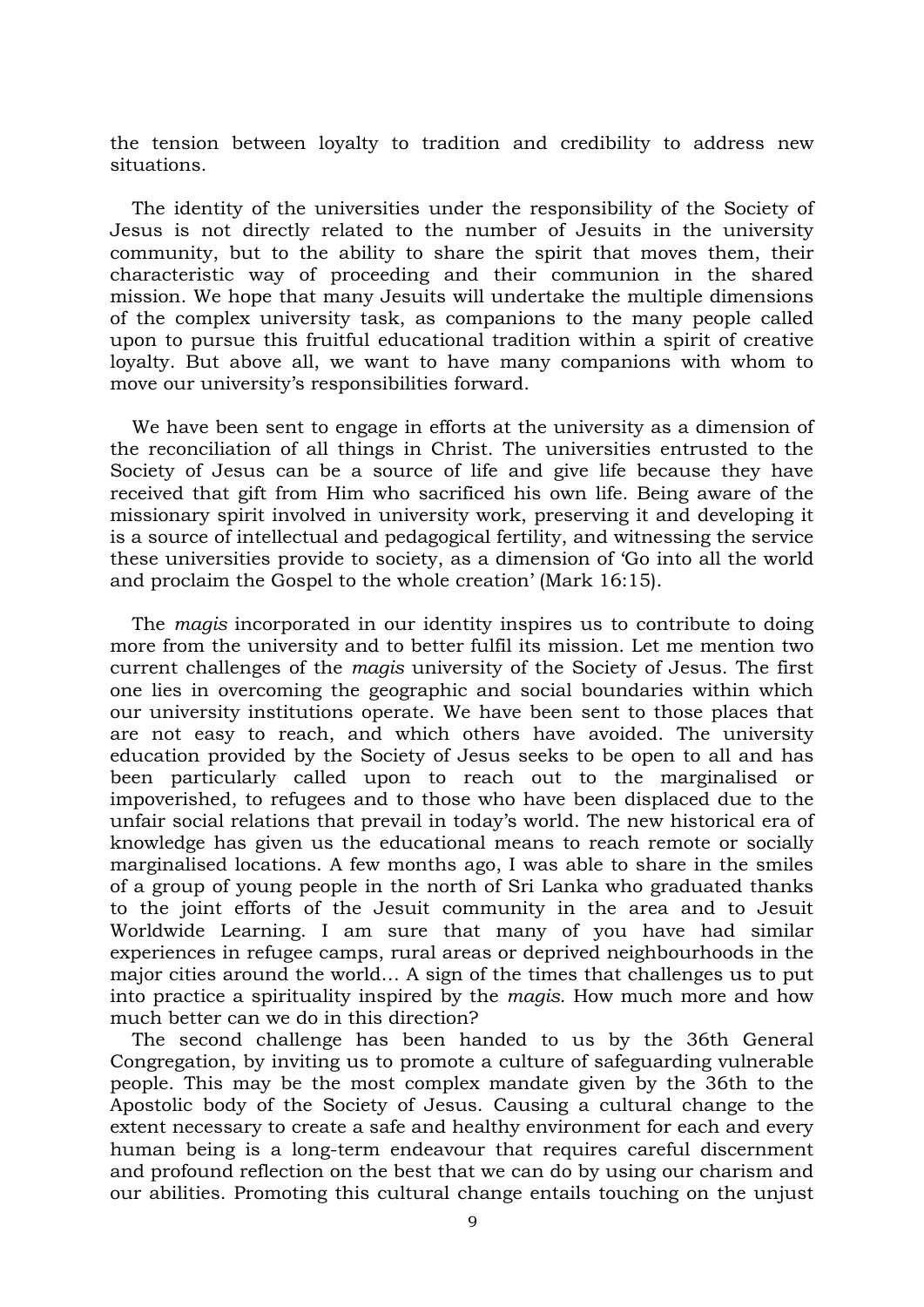structures of current societies, with all the risks involved. A safeguarding culture is particularly epitomised by respect for Human Rights. Universities promote cultural changes. This challenge provides an opportunity to engage in specific and long-term work towards expanding the important dimension of reconciliation and justice and a full life. I have asked the Secretariat for Social Justice and Ecology of the Society of Jesus to coordinate the efforts of the entire apostolic body in this direction.

#### **Collaborative work yields more fruitful results**

The GC 36 provides some guidelines as to the steps to take for enhancing the outcomes of the university, as a source of life and reconciliation:

*Discernment, collaboration and networking offer three important perspectives on our contemporary way of proceeding. As the Society of Jesus is an 'international and multicultural body' in a complex, 'fragmented and divided world', attention to these perspectives helps to streamline governance and make it more flexible and apostolically effective.* 

The universities are a particular expression of the international and multicultural nature of the apostolic body of the Society, and are in the midst of a fragmented and divided world. Through discernment, the universities open up to the possibility of getting in touch with the source of life that they seek to convey, and gaining the freedom necessary to follow the current of life that emerges from the same source. Discernment keeps us in contact with the dreams of a better world to which research, knowledge, teaching and social impact are oriented. Discernment guides and gives meaning to the plan for the best use of the available resources to achieve the university's goals.

A university as an institution can only operate through collaboration. That is why we insist on calling it a university community. We all know that there is still much to do to further the collaboration efforts both within the university and between the different universities, considering the multiple possibilities that open up to it.

Collaboration is conceived as being part of the identity of the universal apostolic body by the General Congregations of the Society of Jesus after the Second Vatican Council. We are aware that we are a minor Society that collaborates with something much greater than ourselves that does not depend on us. As an apostolic body, we attempt to provide our best possible collaboration to the mission of justice and reconciliation in which we are partnered with the members of the Church and all people of good will who are determined to humanise history and look after the Common House. From this perspective, the university is a collaborator in the most complex and comprehensive mission entrusted to the Society of Jesus, which has a concept of itself as being at the service of the reconciled life.

Collaboration is also a key feature in the way of proceeding in daily university life. We strongly emphasise the need for team work and promote a